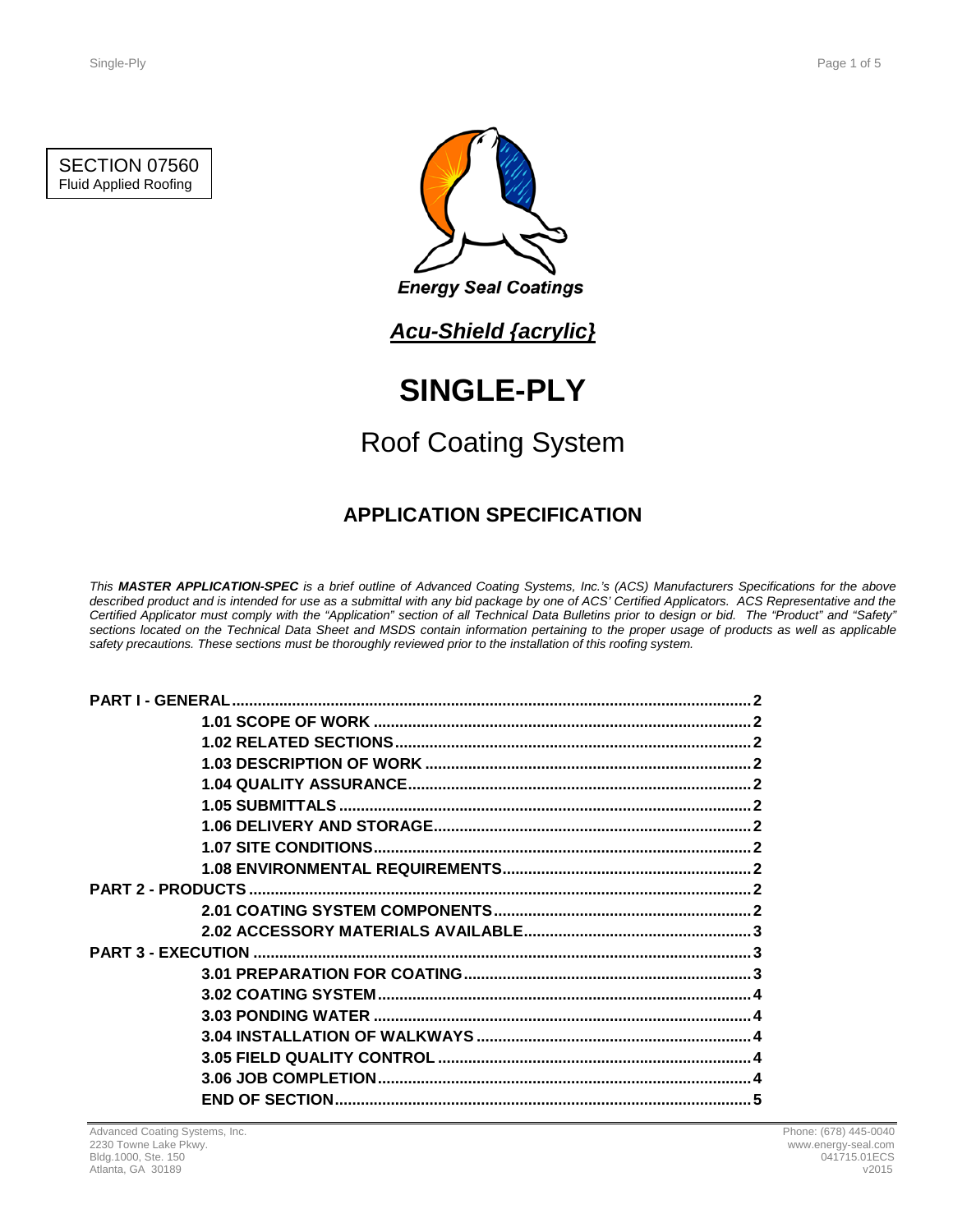#### **PART I - GENERAL**

#### **1.1 1.01 SCOPE OF WORK**

A. Furnish all labor, materials, tools and equipment necessary for the installation of Energy Seal Coatings<sup>®</sup> including accessory items subject to the general **1.07 SITE CONDITIONS** provisions of the contract.

#### **1.2 1.02 RELATED SECTIONS**

A. See: Warranty Request Form, Warranty Example, Technical Data Sheets, & MSDS

#### **1.3 1.03 DESCRIPTION OF WORK**

- A. Entire roof system to be restored.
- B. Gutters to be rust-proofed and/or waterproofed (optional).
- C. Mechanical equipment, vents and ductwork to be rustproofed and/or waterproofed (optional).
- D. Skylights may be sealed and/or waterproofed (optional).
- E. Adjoining walls and copings to be waterproofed (optional).

#### **1.4 1.04 QUALITY ASSURANCE**

- A. ACS Ten (10) Year Warranty covering material shall be issued within thirty (30) days of final payment.
- B. This roofing system must be installed by an Authorized Roofing Applicator in compliance with written Application Specifications as approved by ACS Technical Services. There must be no deviations without the **PRIOR WRITTEN APPROVAL** of ACS Technical Services. Upon completion of the installation, an inspection will be conducted by a ACS Representative to ascertain that the roofing system has been installed according to ACS published Master Application Specifications and details applicable at the time of bid.
- C. Provide written proof of required licenses, insurance and permits prior to job start-up.
- D. Provide copy of Approved ACS Warranty Request Form Application, submitted by the Contractor.

#### **1.5 1.05 SUBMITTALS**

- A. Samples (optional): Provide two (2) 1"x 2" (2.5cm x 5.0cm) samples of the system to be installed.
- B. Installation Procedures: Submit additional and specific **2.1 2.01 COATING SYSTEM COMPONENTS** procedures unique to the project by addendum.
- C. Product Data: Submit all product data with physical properties, requirements for preparation, limitations and application rates.

#### **1.6 1.06 DELIVERY AND STORAGE**

- A. Deliver coating materials and accessories in manufacturer's original protective containers with labels intact and legible. Comply with manufacturer's published instructions for storage and handling.
- B. Store materials in dry protected areas and on clean raised platforms with securely anchored weather protective covering.
- C. Store flammable products away from spark or open flame.
- D. Store coating materials at a minimum of 50°F (10°C) prior to use or as otherwise recommended by the manufacturer. Protect materials from freezing. Protect

materials from prolonged exposure to temperatures exceeding 105°F (40.6°C).

E. Contaminated and Damaged Materials: Remove damaged or contaminated materials from site and dispose of in accordance with local, State and Federal regulations.

- A. EXAMINATION OF EXISTING CONDITIONS: Contractor shall examine substrate for conditions that might detrimentally affect the application of Energy Seal Coatings<sup>®</sup> and shall report all unsatisfactory conditions to ACS and will not proceed until these conditions have been corrected.
- B. ALL WARRANTIES REQUIRE AN INFRARED SCAN AND THE REPLACEMENT OF ALL WET ROOFING MATERIALS, PRIOR TO SYSTEM APPLICATION.
- C. Commencing work implies acceptance of existing condition, by contractor, as satisfactory to the outcome of this work.
- D. Air intake vents, blowers, air conditioning units and evaporative coolers shall be disconnected or otherwise modified to prevent fumes from entering into the building or from contaminating the roof surface with condensate water or exhaust gases.

#### **1.8 1.08 ENVIRONMENTAL REQUIREMENTS**

- A. Proceed with coating work only when weather conditions comply with ACS recommendations and other current published data and MSDS information. Do not exceed temperature limitations recommended by ACS.
- B. Owner may occupy the premises during the entire period of the roof retrofit. Cooperate with Owner's Representative during application operations to minimize conflict, and to facilitate continued use of the facility.
- C. Coordinate scheduling with the Owner in order to relocate or protect vehicles, building occupants and building contents from damage during application operations.

#### **2 PART 2 - PRODUCTS**

- A. Approved Manufacturer
	- 1. Energy Seal Coatings<sup>®</sup> by ACS
	- 2. Approved Equal
	- 3. See Product Data Sheet for specific details.
- B. Acrylic: (Acu-Shield™)
	- 1. **[Acu-Shield](http://www.energy-seal.com/UserDyn/ACS/pdfs/acu-shield.pdf)**™ is a single component, water-based, 100% acrylic elastomeric coating.

| <b>PHYSICAL</b>                 | <b>TYPICAL VALUE</b> |
|---------------------------------|----------------------|
| <b>PROPERTY</b>                 |                      |
| <b>Tensile Strength</b>         | 254 psi min.         |
| Elongation                      | 465 %                |
| Viscosity                       | 115-120 KU           |
| Solar Reflectance               | 0.89                 |
| <b>Thermal Emittance</b>        | 0.89                 |
| SRI<br>(solar reflective index) | 113                  |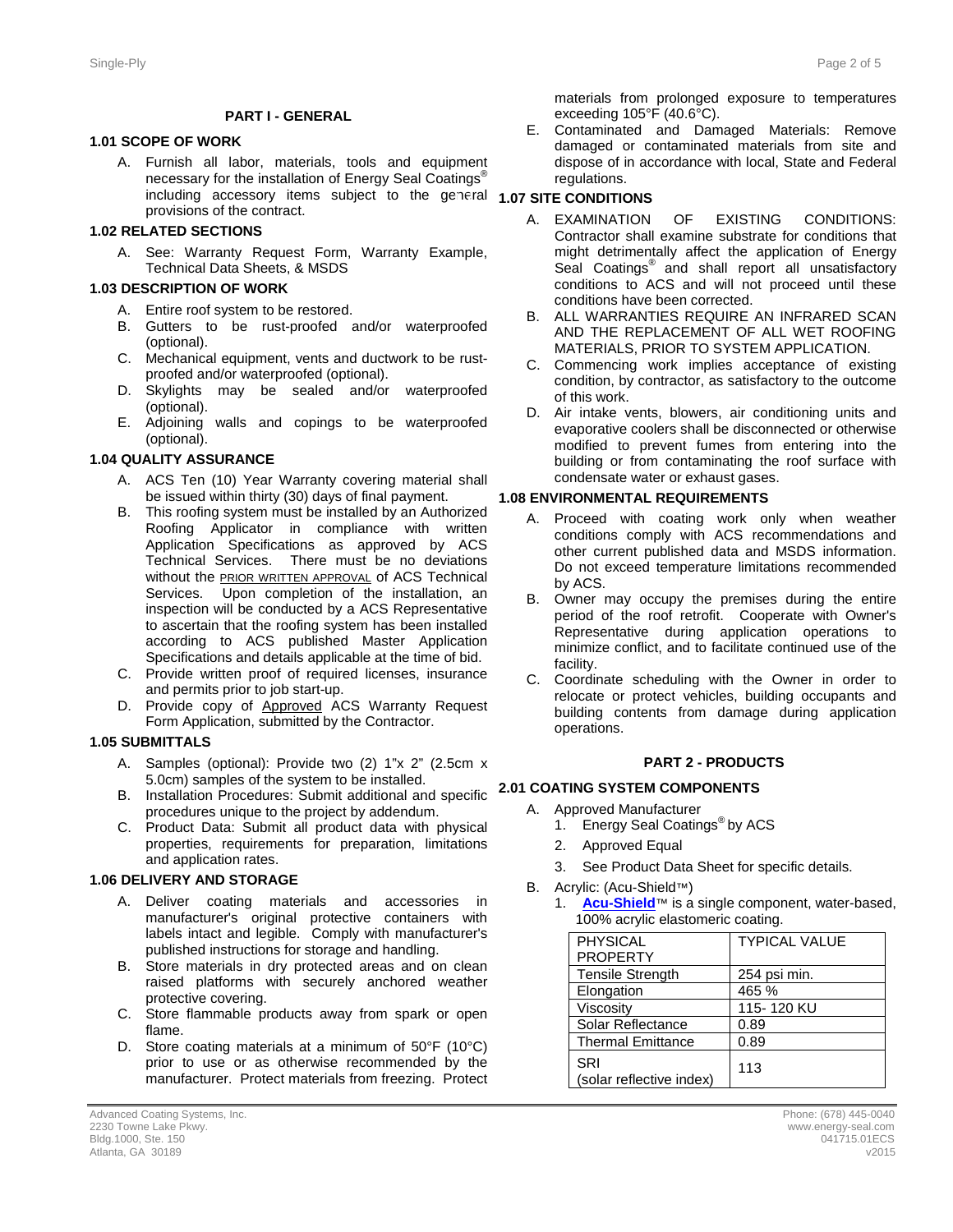- C. Recommended coating for tropical environments such as Florida, Hawaii and the Caribbean: Acu-Shield: T™
	- 1. **[Acu-Shield:T](http://www.energy-seal.com/UserDyn/ACS/pdfs/acu-shield-t.pdf)**™ is a single component, waterbased, 100% acrylic elastomeric coating.

| <b>PHYSICAL</b><br><b>PROPERTY</b> | <b>TYPICAL VALUE</b> |
|------------------------------------|----------------------|
| <b>Tensile Strength</b>            | 254 psi min.         |
| Elongation                         | 465 %                |
| Viscosity                          | 115-120 KU           |
| Percent Solids, weight             | 65%                  |
| Percent Solids, volume             | 51%                  |
| Fungi Resistance                   | Zero Growth          |

#### **2.2 2.02 ACCESSORY MATERIALS AVAILABLE**

- A. **[Acu-Wash](http://www.energy-seal.com/UserDyn/ACS/pdfs/acu-wash.pdf)™:**
- B. A pre-treatment water-soluble detergent surfactant recommended for cleaning surfaces which are to be coated with Energy Seal Coatings® products.
- C. **[Acu-Prime](http://www.energy-seal.com/UserDyn/ACS/pdfs/acu-prime%20all.pdf) All**™:
- D. A fast drying, water-based, multi-purpose primer that is to be used as a primer coat for non-metallic surfaces.
- E. **[Acu-Caulk:BG](http://www.energy-seal.com/UserDyn/ACS/pdfs/acu-caulk_bg.pdf)**TM:
- F. A 100% acrylic elastomeric brush grade caulk used as a patching material for filling and patching cracks, joints and seams.
- G. **<u>[Acu-Fabric](http://www.energy-seal.com/UserDyn/ACS/pdfs/acu-fabric-sb.pdf)</u>™:**
- H. A stitch-bonded polyester fabric that comes in varying widths used in conjunction with Acu-Tac™ and/or Acu-Caulk:BGTM to create a fully adhered fabric reinforced waterproof system for flat and pitched roofs.
- I. **[Acu-Caulk:FG](http://www.energy-seal.com/UserDyn/ACS/pdfs/acu-caulk_fg.pdf)**TM:
- J. A fiber reinforced, acrylic elastomeric, flashing grade caulk. It is formulated to seal cracks and gaps ranging from 1/32 - 1/4" (.8mm - 6.3mm) with limited or no shrinkage.
- K. **[Acu-Tape](http://www.energy-seal.com/UserDyn/ACS/pdfs/acu-tape.pdf)**TM:
- L. A pressure sensitive, roof repair and seam sealing tape for all types of surfaces.

#### **3 PART 3 - EXECUTION**

#### **3.1 3.01 PREPARATION FOR COATING**

- A. Adhesion test:
	- 1. **Prior to commencing this specification, an ADHESION TEST PATCH must be applied and evaluated after the roof has been properly cleaned.**
- B. Visual Inspection:
	- 1. Inspect roof surface for delamination, punctures, tears, cuts, and open or partially opened seams. Small tears and cuts or seams may be repaired with Acu-Tape<sup>TM</sup> before cleaning and priming the membrane surface for coating.
- C. Cleaning:
	- 1. Apply Acu-WashTM using a hand-pump, compression type sprayer, or pressure washing equipment at the rate of 500 sq.ft.  $(46m^2)$  per gallon (3.7 liter).
	- 2. When using a hand-pump sprayer, adjust nozzle to achieve a uniform spray pattern with a 3 to 4 foot

(91cm – 122 cm) arc.

- 3. When using pressure washing equipment, use injector hose with a 40° fan angle tip. Care should be taken to prevent the Single-ply from being damaged during cleaning.
- 4. Use concentrated chlorine solution to treat areas of mildew, fungus or algae.
- 5. After procedures "1" through "4" above, care should be taken to thoroughly rinse the area with clean water and to flush all residue from the roof surface. Allow the roof to dry completely before proceeding with priming or coating.
- D. Using a minimum 2,000-psi pressure washer, rinse the membrane surface with clean water. Beginning at the lowest point of the roof, work toward the highest point keeping the pressure washer tip within 12" of the Hypalon surface. Once at the highest point, work down with a final rinse to remove residue from the roof surface.
- E. On flat roofs, work away from and then back toward roof drains to achieve a double rinse. Acu-Wash™, in its diluted form, is safe to rinse down roof drains and is not harmful to surrounding landscape.
- F. Prior to application of the Acu-Shield™(s) or Acu-Prime All™, allow the membrane to dry thoroughly.
- G. Prime with Acu-Prime All™ at 250 sq.ft. (23.2m<sup>2</sup>) per gallon (3.7liter) and allow the primer to cure before proceeding with additional coating or membrane repairs.
- H. Flashing details must also be examined for loose or deteriorated flashing, cuts, tears and open inside or outside corners. Membrane and flashing terminations should be examined at perimeters, roof penetrations, and drains to ensure watertight performance. Deficient details should be corrected in accordance with the appropriate membrane manufacturers published detail before priming the membrane surface for coating.
- I. Membrane Repairs Using Acu-Fabric<sup>™</sup>:
	- 1. Seams with delamination between  $5/8" 2"$  (1.59 5.0cm), cuts, or small tears shall be repaired using Acu-Caulk:BG™ and Acu-Fabric<sup>™</sup>. Use a brush to apply Acu-Caulk:BGTM liberally to the affected seam and surrounding area. While the Acu-Caulk:BG $^{TM}$  is still wet, embed a strip of 4"  $(10.1cm)$  wide Acu-Fabric<sup>TM</sup>, centered over the seam while applying additional Acu-Caulk: BG™ as necessary to totally encapsulate the reinforcing fabric and feather out on to the membrane.
	- 2. At parapets, firewalls, expansion joint curbs, mechanical curbs, or large skylights, utilize Acu-Caulk:BG™ and Acu-Fabric™ system to overlay all *flashing* located less than 5" (12.7cm) above the deck membrane. Flashing extended above 5 (12.7cm) shall be covered with Acu-Caulk:BG™ only. The use of Acu-Fabric<sup>TM</sup> is not required above the 5" (12.7cm) minimum unless tears or cuts are present.
	- 3. Other areas, around field fabricated pipe seals, pourable sealer pockets, small prefabricated curbs, tie-ins, etc., where uncured flashing had been used shall also be covered with Acu-Caulk:BG™ and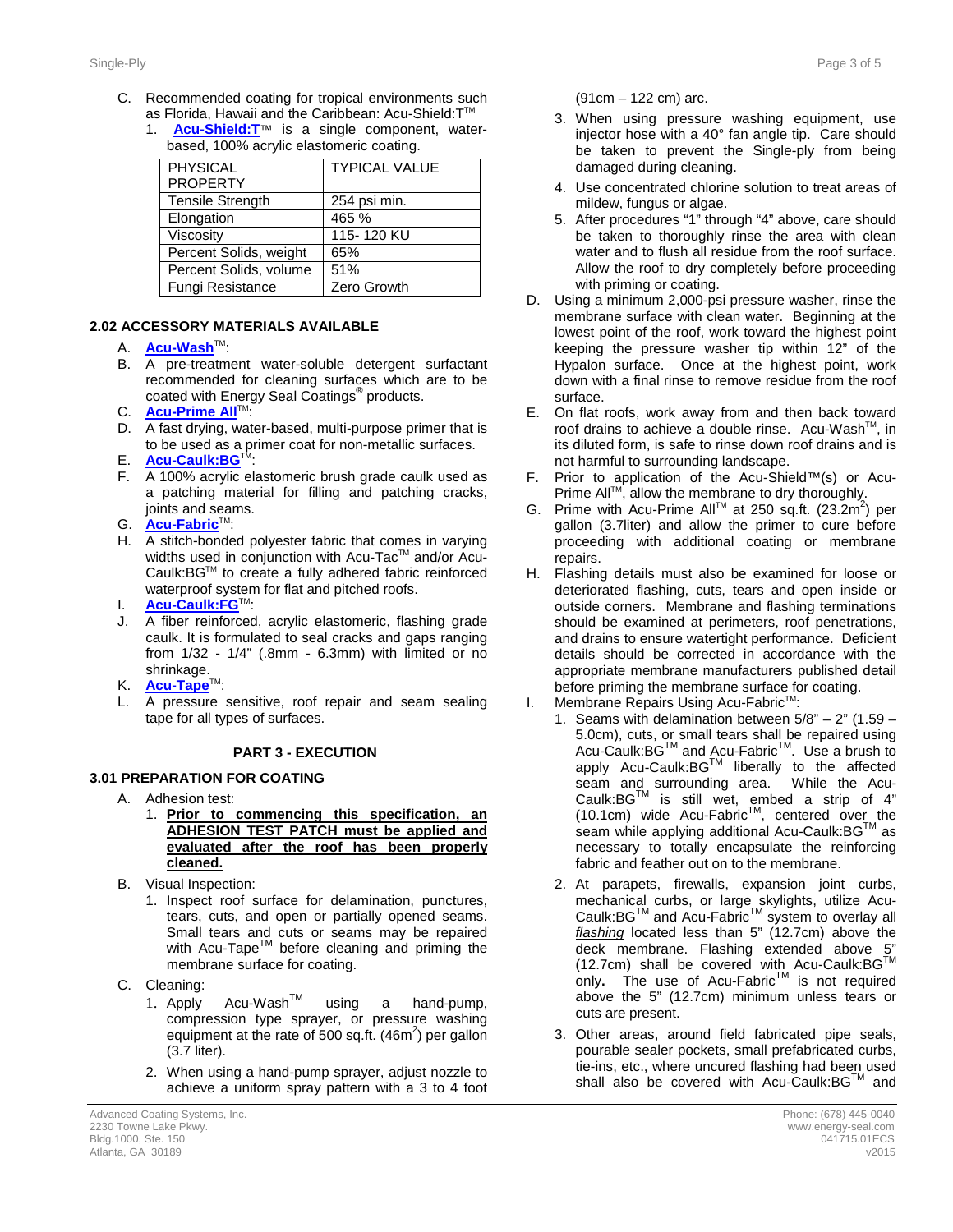Acu-Fabric<sup>™</sup> system or Acu-Caulk:FG<sup>™</sup>.

4. Option: Membrane repairs may be made with OEM specified materials.

#### **3.2 3.02 COATING SYSTEM**

- A. General:
	- 1. Do not apply coating when moisture is present on the substrate (or under substrate) or if rain is expected before coating properly cures.
	- 2. Wind barriers shall be used if wind conditions could affect the quality of the material being applied.
	- 3. Acu-Shield™ must cover all intended surfaces completely. An extra pass of Acu-Shield™ may be required at all edges, penetrations, and vertical surfaces such as parapet walls.
	- 4. **Base and finish coats of Acu-Shield**TM **must be applied perpendicular to each other.**
	- 5. Basecoat and primer shall be allowed to cure before proceeding with subsequent applications.
	- 6. All coating and primers shall be coated within recommended time period. If application is delayed beyond that time, consult ACS for primer recommendations.
	- 7. No traffic shall be permitted on the coated roof surface for a minimum of 3 days. Damage to the surface by other trades shall not be the responsibility of the roofing contractor.
- B. Manual Application of Acu-Shield™ as both a base &
- C. finish coat:
	- 1. As a basecoat; pour 1 gallon (3.7 liter) of Acu-Shield™ onto roof in a narrow pass for approximately 15 feet (4.5m) long and spread approximately 5 feet (1.5m) wide using a 22 mil Wooster Roller Gauge<sup>™</sup> with a 3/16" (4.7mm) short nap 18" (45cm) roller. The minimum application rate of 1.25 gal/100 sq.ft.  $(4.7 \text{ liter/ } 9.29 \text{ m}^2)$  per coat.
	- 2. Repeat steps "B.1" above as the finish coat. Apply finish coat perpendicular to the basecoat.

Application rates of the basecoat and the final coat must be checked periodically to assure proper coating thickness. This shall be done using a wet film gauge, checking film thickness every 500 sq.ft.  $(46m^2)$  during application. Wet film thickness should be no less than 20 mil per coat.

- D. Spray Application of Acu-Shield™ as both a base & finish coat:
	- 1. Spray basecoat of Acu-Shield™ at minimum rate of 1.25 gal/100 sq.ft.  $(4.7 \text{ liter/ } 9.29 \text{ m}^2)$ . Each pass shall overlap the previous pass to insure complete coverage. Contractor needs to figure losses due to surface texture, increasing estimated material requirements, if needed.
	- 2. Spray finish coat of Acu-Shield™ **perpendicular to the basecoat** at a minimum rate of 1.25 gal/100 sq.ft.  $(4.7$  liter/ 9.29 m<sup>2</sup>). Each pass shall overlap the previous pass to insure complete coverage.
	- 3. Pay special attention to overspray, which can texture or discolor adjoining finished sections.

Wind direction should conduct overspray away from finished roofing surfaces.

Application rates of the basecoat and the final coat must be checked periodically to assure proper coating thickness. This shall be done using a wet film gauge, checking film thickness every 500 sq.ft.  $(46m^2)$  during application. Wet film thickness should be no less than 20 mil per coat.

Contactor should estimate coating requirements based on actual experience and they need to figure losses due to applicator proficiency, surface texture, wind, waste, and other factors. Additional material over and above the original estimate may be required.

**NOTE: The recommended gallons for minimum mil thickness is a guideline and should be verified by the contractor to ensure that the minimum mil thickness is applied to the roof surface.** 

#### **3.3 3.03 PONDING WATER**

- 1. As defined by the National Roofing Contractors Association (NRCA), ponding water is water "that remains on a roof surface longer than 48 hours after the termination of the most recent rain event."
- 2. Ponding water on a roof could indicate early roof failure. Every effort must be made to eliminate roof ponds through the use of drains, scuppers or some other mechanical means.

#### **3.04 INSTALLATION OF WALKWAYS**

B. In high-traffic areas and around mechanical equipment, walkways should be installed to protect the coating system from damage, or apply an additional layer of the Acu-Shield<sup>™</sup> at a rate of 1.5 gallons/100 sq.ft. (5.6 liter/ 9.29  $m^2$ ). Broadcast 3M Granules or approved aggregate into the wet coating, to establish a trafficable surface.

#### **3.4 3.05 FIELD QUALITY CONTROL**

- A. Contractor is to maintain Job Progress Report / Daily Log of work completed as required to assure installation is in accordance with manufacturer requirements. Log is to include progress photo's.
- B. Contractor is to provide on-the-job inspections, technical assistance and material application guidance as it may be necessary to complete the Energy Seal Coatings® System application in accordance with ACS warranty requirements.

#### **3.5 3.06. JOB COMPLETION**

- A. Inspect completed roofing system and correct all defects to meet the specification and/or warranty requirements.
	- 1. Transparent or Thin Areas: If areas appear to be undercoated, recoating may be needed to ensure final thickness to meet the ACS specifications.
	- 2. Delamination: Verify that all coated areas appear to be fully adhered to the substrate. A visual inspection looking for typical signs of poor adhesion such as flaking, blistering, peeling, etc. should be made. Re-priming and recoating will be required if such areas are apparent.